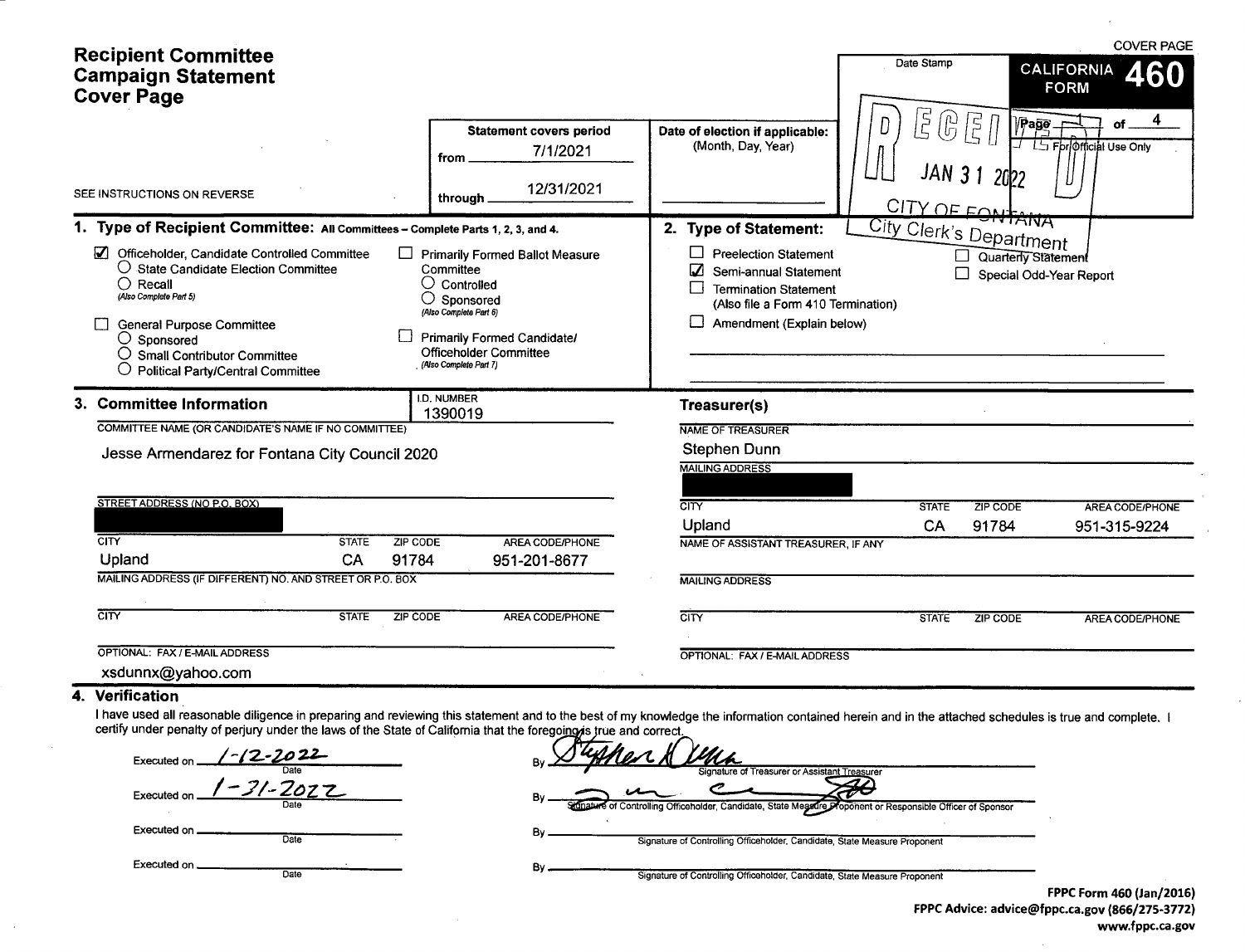# Recipient Committee Campaign Statement Cover Page — Part 2

### NAME OF OFFICEHOLDER OR CANDIDATE

Jesse Armendarez

| OFFICE SOUGHT OR HELD (INCLUDE LOCATION AND DISTRICT NUMBER IF APPLICABLE) |
|----------------------------------------------------------------------------|
|----------------------------------------------------------------------------|

Fontana City Council

RESIDENTIAL/BUSINESS ADDRESS (NO. AND STREET) CITY STATE ZIP

Fontana CA 92335

Related Committees Not Included in this Statement: List any committees not included in this statement that are controlled by you or are primarily formed to receive contributions or make expenditures on behalf of your candidacy.

| <b>COMMITTEE NAME</b>                     |                              |          | I.D. NUMBER  |                       |
|-------------------------------------------|------------------------------|----------|--------------|-----------------------|
| Armendarez for Supervisor 2020            |                              |          | 1419589      |                       |
| <b>NAME OF TREASURER</b>                  |                              |          |              | CONTROLLED COMMITTEE? |
| Stephen Dunn                              |                              |          | <b>Z</b> YES | NO.                   |
| <b>COMMITTEE ADDRESS</b>                  | STREET ADDRESS (NO P.O. BOX) |          |              |                       |
|                                           |                              |          |              |                       |
| <b>CITY</b>                               | <b>STATE</b>                 | ZIP CODE |              | AREA CODE/PHONE       |
| Upland                                    | CA                           | 91784    |              | 951-315-9224          |
| <b>COMMITTEE NAME</b>                     |                              |          | I.D. NUMBER  |                       |
| Armendarez for District 2 Superviser 2022 |                              |          | 1443179      |                       |
| NAME OF TREASURER                         |                              |          |              | CONTROLLED COMMITTEE? |
| Stephen Dunn                              |                              |          | <b>Z</b> YES | I I NO                |
| <b>COMMITTEE ADDRESS</b>                  | STREET ADDRESS (NO P.O. BOX) |          |              |                       |
|                                           |                              |          |              |                       |
| <b>CITY</b>                               | <b>STATE</b>                 | ZIP CODE |              | AREA CODE/PHONE       |
| Upland                                    | CА                           | 91784    |              | 951-315-9224          |

## 5. Officeholder or Candidate Controlled Committee 6. Primarily Formed Ballot Measure Committee

NAME OF BALLOT MEASURE

| BALLOT NO. OR LETTER | <b>JURISDICTION</b> | SUPPORT<br>OPPOSE |
|----------------------|---------------------|-------------------|
|                      |                     |                   |

Identify the controlling officeholder, candidate, or state measure proponent, if any.

NAME OF OFFICEHOLDER, CANDIDATE, OR PROPONENT

| OFFICE SOUGHT OR HELD | <b>I DISTRICT NO. IF ANY</b> |
|-----------------------|------------------------------|
|                       |                              |
|                       |                              |

# 7. Primarily Formed Candidate/Officeholder Committee List names of officeholder(s) or candidate(s) for which this committee is primarily formed.

| NAME OF OFFICEHOLDER OR CANDIDATE | OFFICE SOUGHT OR HELD | <b>SUPPORT</b><br><b>OPPOSE</b> |
|-----------------------------------|-----------------------|---------------------------------|
| NAME OF OFFICEHOLDER OR CANDIDATE | OFFICE SOUGHT OR HELD | <b>SUPPORT</b><br><b>OPPOSE</b> |
| NAME OF OFFICEHOLDER OR CANDIDATE | OFFICE SOUGHT OR HELD | <b>SUPPORT</b><br><b>OPPOSE</b> |
| NAME OF OFFICEHOLDER OR CANDIDATE | OFFICE SOUGHT OR HELD | <b>SUPPORT</b><br><b>OPPOSE</b> |

Attach continuation sheets if necessary

FPPC Form 460 (Jan/2016) FPPC Advice: advice@fppc.ca.gov (866/275-3772) www.fppc.ca.gov

COVER PAGE - PART 2

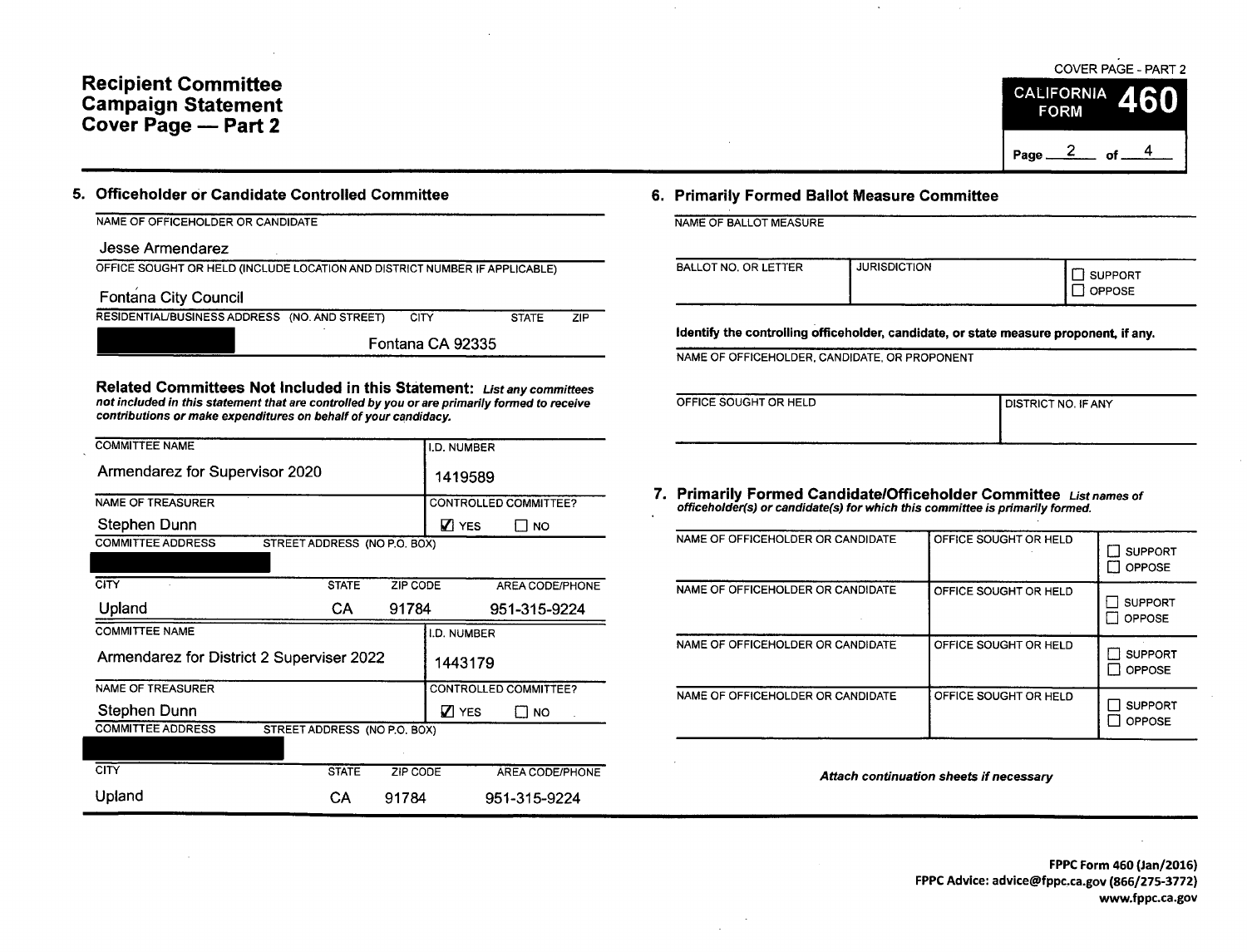| <b>Campaign Disclosure Statement</b>                                     |    | Amounts may be rounded<br>to whole dollars.                       |    |                                                                                                |                  | <b>Statement covers period</b>                                                       | <b>SUMMARY PAGE</b><br>CALIFORNIA                   |             |               |                          |
|--------------------------------------------------------------------------|----|-------------------------------------------------------------------|----|------------------------------------------------------------------------------------------------|------------------|--------------------------------------------------------------------------------------|-----------------------------------------------------|-------------|---------------|--------------------------|
| <b>Summary Page</b>                                                      |    |                                                                   |    |                                                                                                | from _           | 7/1/2021                                                                             |                                                     | <b>FORM</b> |               | 460                      |
| SEE INSTRUCTIONS ON REVERSE                                              |    |                                                                   |    |                                                                                                | through $\equiv$ | 12/31/2021                                                                           | Page $\frac{3}{\sqrt{11}}$ of $\frac{4}{\sqrt{11}}$ |             |               |                          |
| <b>NAME OF FILER</b><br>Jesse Armendarez for Fontana City Council 2020   |    |                                                                   |    |                                                                                                |                  |                                                                                      | <b>I.D. NUMBER</b><br>1390019                       |             |               |                          |
| <b>Contributions Received</b>                                            |    | <b>Column A</b><br>TOTAL THIS PERIOD<br>(FROM ATTACHED SCHEDULES) |    | Column B<br><b>CALENDAR YEAR</b><br>TOTAL TO DATE                                              |                  | <b>Calendar Year Summary for Candidates</b><br>Running in Both the State Primary and |                                                     |             |               |                          |
|                                                                          |    | 0.00                                                              |    |                                                                                                | 0.00             | <b>General Elections</b>                                                             |                                                     |             |               |                          |
|                                                                          |    | 0.00                                                              |    |                                                                                                | 0.00             |                                                                                      | 1/1 through 6/30                                    |             | 7/1 to Date   |                          |
|                                                                          |    | 0.00                                                              | £. |                                                                                                | 0.00             | 20. Contributions<br>Received                                                        | $s$ $s$                                             |             |               |                          |
| 4.                                                                       |    | 0.00                                                              |    |                                                                                                | 0.00             | 21. Expenditures                                                                     |                                                     |             |               |                          |
| 5.                                                                       |    | 0.00                                                              | S. |                                                                                                | 0.00             | Made                                                                                 | $s$ $s$                                             |             |               |                          |
| <b>Expenditures Made</b>                                                 |    |                                                                   |    |                                                                                                |                  | <b>Expenditure Limit Summary for State</b>                                           |                                                     |             |               |                          |
|                                                                          |    | 0.00                                                              | \$ |                                                                                                | 0.00             | <b>Candidates</b>                                                                    |                                                     |             |               |                          |
|                                                                          |    | 0.00                                                              |    |                                                                                                | 0.00             |                                                                                      |                                                     |             |               |                          |
|                                                                          |    | 0.00                                                              |    |                                                                                                | 0.00             | 22. Cumulative Expenditures Made*                                                    | (If Subject to Voluntary Expenditure Limit)         |             |               |                          |
|                                                                          |    | 0.00                                                              |    |                                                                                                | 0.00             | Date of Election                                                                     |                                                     |             | Total to Date |                          |
|                                                                          |    | 0.00                                                              |    |                                                                                                | 0.00             | (mm/dd/yy)                                                                           |                                                     |             |               |                          |
|                                                                          |    | 0.00                                                              |    |                                                                                                | 0.00             |                                                                                      |                                                     |             |               |                          |
| <b>Current Cash Statement</b>                                            |    |                                                                   |    |                                                                                                |                  | $\overline{I}$ $I$ $I$                                                               |                                                     |             |               |                          |
|                                                                          |    | 25.11                                                             |    | To calculate Column B.                                                                         |                  |                                                                                      |                                                     |             |               |                          |
|                                                                          |    | 0.00                                                              |    | add amounts in Column                                                                          |                  |                                                                                      |                                                     |             |               |                          |
|                                                                          |    | 0.00                                                              |    | A to the corresponding<br>amounts from Column B                                                |                  | *Amounts in this section may be different from amounts<br>reported in Column B.      |                                                     |             |               |                          |
|                                                                          |    | 0.00                                                              |    | of your last report. Some<br>amounts in Column A may                                           |                  |                                                                                      |                                                     |             |               |                          |
| 16. ENDING CASH BALANCE Add Lines 12 + 13 + 14, then subtract Line 15 \$ |    | 25.11                                                             |    | be negative figures that                                                                       |                  |                                                                                      |                                                     |             |               |                          |
| If this is a termination statement, Line 16 must be zero.                |    |                                                                   |    | should be subtracted from<br>previous period amounts. If                                       |                  |                                                                                      |                                                     |             |               |                          |
|                                                                          | S. | 0.00                                                              |    | this is the first report being<br>filed for this calendar year,<br>only carry over the amounts |                  |                                                                                      |                                                     |             |               |                          |
| <b>Cash Equivalents and Outstanding Debts</b>                            |    |                                                                   |    | from Lines 2, 7, and 9 (if<br>any).                                                            |                  |                                                                                      |                                                     |             |               |                          |
|                                                                          |    | 0.00                                                              |    |                                                                                                |                  |                                                                                      |                                                     |             |               |                          |
|                                                                          |    | 5508.72                                                           |    |                                                                                                |                  |                                                                                      |                                                     |             |               | FPPC Form 460 (Jan/2016) |
|                                                                          |    |                                                                   |    |                                                                                                |                  | FPPC Advice: advice@fppc.ca.gov (866/275-3772)                                       |                                                     |             |               |                          |

 $\sim 10^{-1}$ 

 $\mathcal{L}^{\text{max}}_{\text{max}}$  and  $\mathcal{L}^{\text{max}}_{\text{max}}$ 

 $\sim 10^{11}$ 

 $\epsilon_{\rm{eff}}$  $\sim 10^6$ 

 $\sim 100$ 

FPPC Advice: advice@fppc. ca. gov (866/ 275-3772) www.fppc.ca.gov

 $\mathcal{L}^{\text{max}}_{\text{max}}$ 

 $\sim 10^7$ 

 $\mathcal{F}_{\mathcal{A}}$ 

 $\ddot{\phantom{0}}$